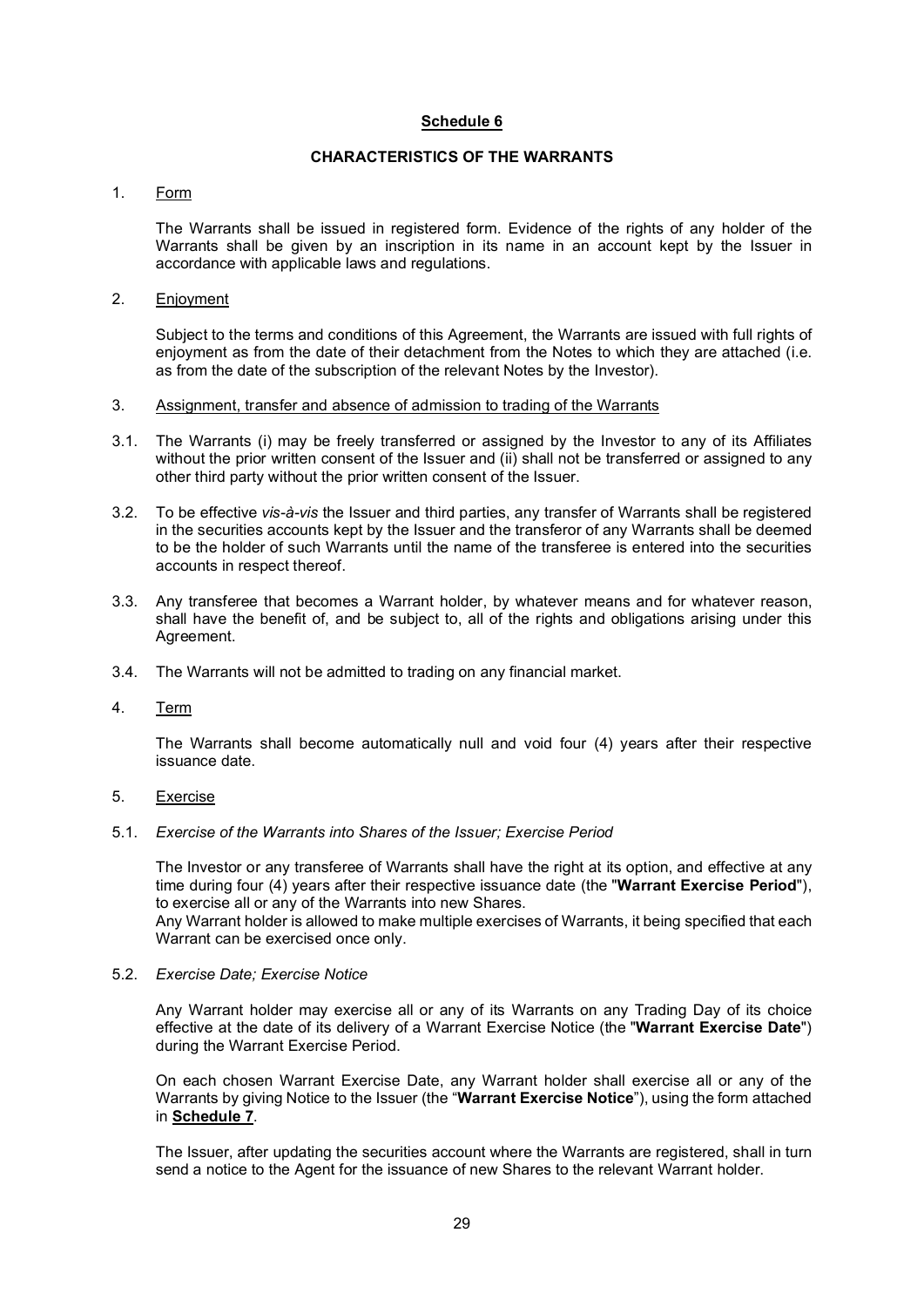#### 5.3. Exercise Ratio – Exercise Price

Each Warrant will give right to one Share (the "Warrant Exercise Ratio") subject to any adjustment made in accordance with Paragraph 7 of this Schedule 6.

The new Shares resulting from the exercise of the Warrants shall be issued against the payment of the exercise price of each Warrant so exercised (the "Warrant Exercise Price"), which shall be equal to 110% of the Market Price on the date of the applicable Request (as reported by Bloomberg).

On the twelve (12)-month anniversary date of their respective date of issuance (a "Reset Date"), the Warrant Exercise Price of the outstanding Warrants shall be adjusted (the "Warrant Reset") to be equal to the lower of:

- (i) 110% of the Market Price on the Trading Day immediately preceding the applicable Reset Date; and
- (ii) the Warrant Exercise Price in effect prior to the Reset Date;

subject to any adjustments made in accordance with Paragraph 7 of this Schedule 6.

The Warrant Exercise Price will be determined to:

- two (2) decimals places and rounded down to the nearest  $100<sup>th</sup>$ , if the Warrant Exercise Price is higher than or equal to EUR 0.10;
- three (3) decimals places and rounded down to the nearest  $1000<sup>th</sup>$ , if the Warrant Exercise Price is lower than EUR 0.10 and higher than or equal to EUR 0.01; or
- four (4) decimals places and rounded down to the nearest 10000<sup>th</sup>, if the Warrant Exercise Price is lower than EUR 0.01.

The aggregate Warrant Exercise Price of the Warrants shall be payable (i) in cash, or (ii) by way of set-off of outstanding Notes held by the Note holder, due and payable or made due and payable to this effect on the Warrant Exercise Date, at their nominal value plus accrued interests, as the case may be.

At the Warrant holder's discretion, if the applicable Warrant Exercise Price divided by the Warrant Exercise Ratio on the Warrant Exercise Date is lower than the nominal value of the Shares, if such situation prevents the Issuer from issuing the number of Shares resulting from the application of the Warrant Exercise Price and Warrant Exercise Ratio (i.e. if the Issuer did not compensate the difference between the nominal value of the Shares and the subscription price per share by tapping on its reserves, profits or premiums or if the reserves, profits or premiums were not sufficient), the Warrant holder may accept that the Warrant Exercise Price may be immediately adjusted in order to be equal to the nominal value of a Share multiplied by the applicable Warrant Exercise Ratio and the relevant Warrant holder shall receive a contractual penalty payment of an amount equal to (i) the difference between (a) the nominal value of the Share multiplied by the Warrant Exercise Ratio and (b) the theoretical Warrant Exercise Price, multiplied by (ii) the number of Warrants being exercised. Such contractual penalty shall be paid by the Issuer, at the Warrant holder's sole discretion through the issuance by the Issuer to the Warrant holder of a certain number of Notes with no Warrants attached (rounded down to the nearest whole number), whose total subscription price shall be paid by the Warrant holder by way of set-off against a certain, liquid and due receivable (créance certaine, liquide et exigible) held by the Warrant holder against the Issuer by delivering the subscription form in the form attached as Schedule 9, while the remainder of such contractual penalty (if any) shall be paid by the Issuer to the Warrant holder in cash. The full payment of the contractual penalty shall occur within five (5) Trading Days from the relevant Warrant Exercise Date.

The exercise of the Warrants shall not require the payment of any additional fee or charge by the Warrant holder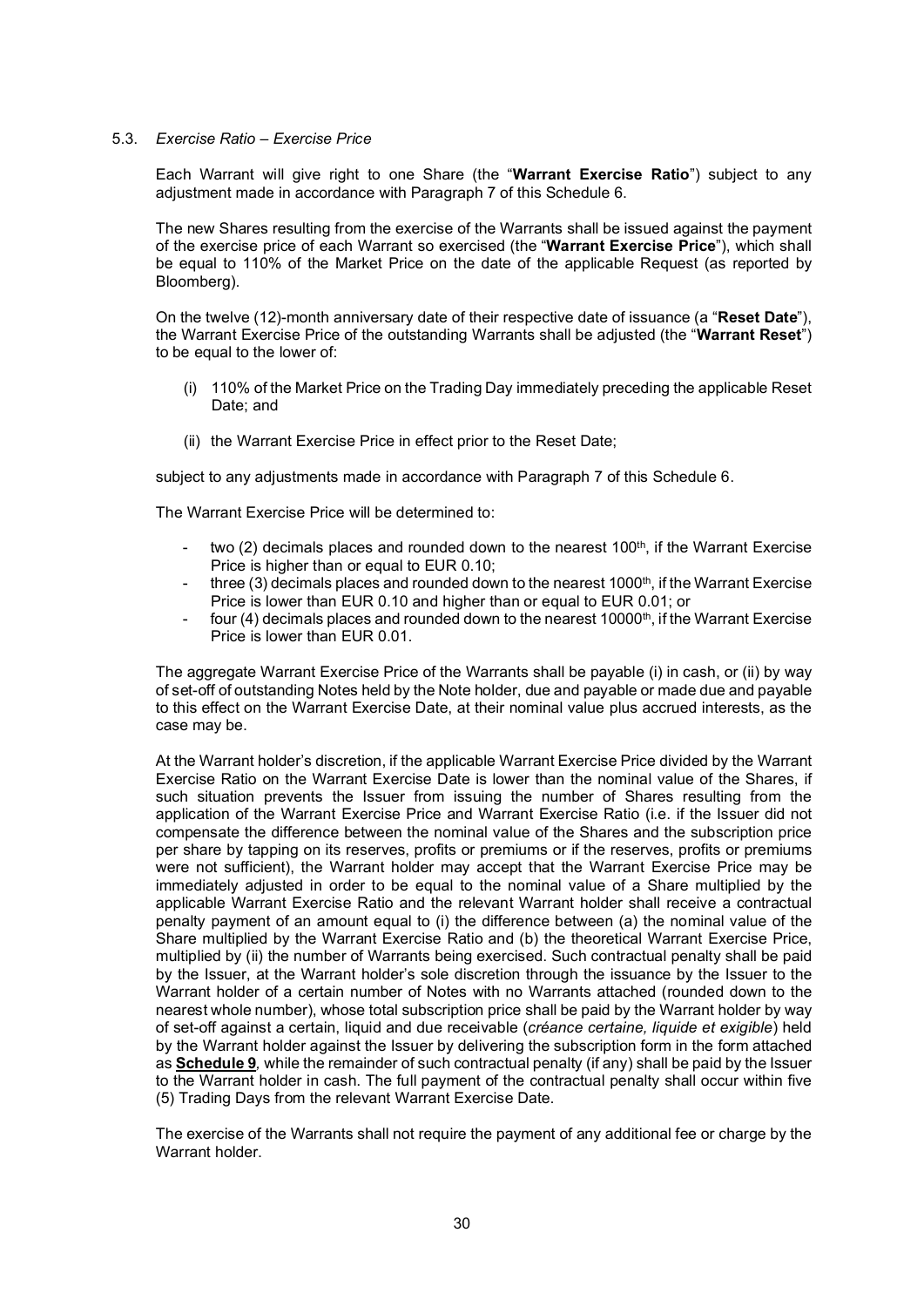The Issuer shall promptly deliver freely tradable Shares to the relevant Warrant holder upon each exercise of Warrants, it being specified that, in any case, the reception of the Shares by the relevant Warrant holder shall occur no later than one (1) Trading Day after the Warrant Exercise Date.

Any payment to a Warrant holder made by the Issuer in accordance with Paragraph 5.3 of this Schedule 6 shall be made by the Issuer to the relevant Warrant holder in cash, by wire transfer to a bank account notified by the relevant Warrant holder to the Issuer, in immediately available, freely transferable funds in Euros.

#### 5.4. Rights attached to the Shares

The new Shares issued upon exercise of Warrant(s) shall be subject to all provisions of the Bylaws and to decisions of the general meetings of the shareholders of the Issuer. The new Shares shall be admitted to trading on Euronext Growth as from their issuance, will carry immediate and current dividend rights ("jouissance courante") and will be fully assimilated to and fungible with the existing Shares.

## 6. Representation of the Warrant holders

- 6.1. As long as the Warrants are held by a single holder, such holder shall exercise under its own name all rights and powers granted by the French Commercial Code to the "Masse" within the meaning of Article L. 228-103 of the French Commercial Code.
- 6.2. As soon as the Warrants are held by more than one holder, the holders shall appoint a representative of the "Masse" in accordance with Articles L. 228-47 and L. 228-103 of the French Commercial Code.
- 6.3. Where applicable, the rights of Warrant holders will be exercised in accordance with Article L. 228-103 paragraph 1 of the French Commercial Code.
- 7. Protection of the Warrant holders
- 7.1. Upon completion of any of the following transactions:
	- 1. issue of securities carrying a preferential subscription right to shareholders;<br>2. increase in share capital by capitalisation of reserves, profits or share pren
	- 2. increase in share capital by capitalisation of reserves, profits or share premia, and by distribution of bonus shares, or the subdivision or consolidation of Shares;
	- 3. in the event that a nominal value is assigned to the Shares, an increase in share capital of the Issuer, without issuing Shares, by capitalisation of reserves, profits or share premia by increasing the nominal value of the Shares;
	- 4. distribution of reserves in cash or in kind or a share premium;
	- 5. allotment of bonus financial instruments other than Shares;
	- 6. merger by acquisition (fusion par absorption), merger (fusion par création d'une nouvelle société), spin-off, division (scission) of the Issuer ;
	- 7. buy-back of own Shares at a price that is higher than the Share price;
	- amortisation in share capital of the Issuer;
	- 9. modification of the Issuer's allocation of its profits;
	- 10. distribution of exceptional dividends; and
	- 11. issue of securities at less than the applicable issue price of one Share upon exercise of Warrants.

which the Issuer may carry out after the detachment date of the Warrants, the rights of the Warrants holders will be protected by adjusting the Warrant Exercise Ratio or the Warrant Exercise Price in accordance with the following provisions.

In the event of an adjustment carried out in accordance with conditions 1 to 11 below, the new Warrant Exercise Ratio or Warrant Exercise Price will be determined to three decimal places and rounded to the nearest 1000<sup>th</sup> (0.0005 being rounded up to the next highest 1000<sup>th</sup>). Any subsequent adjustments will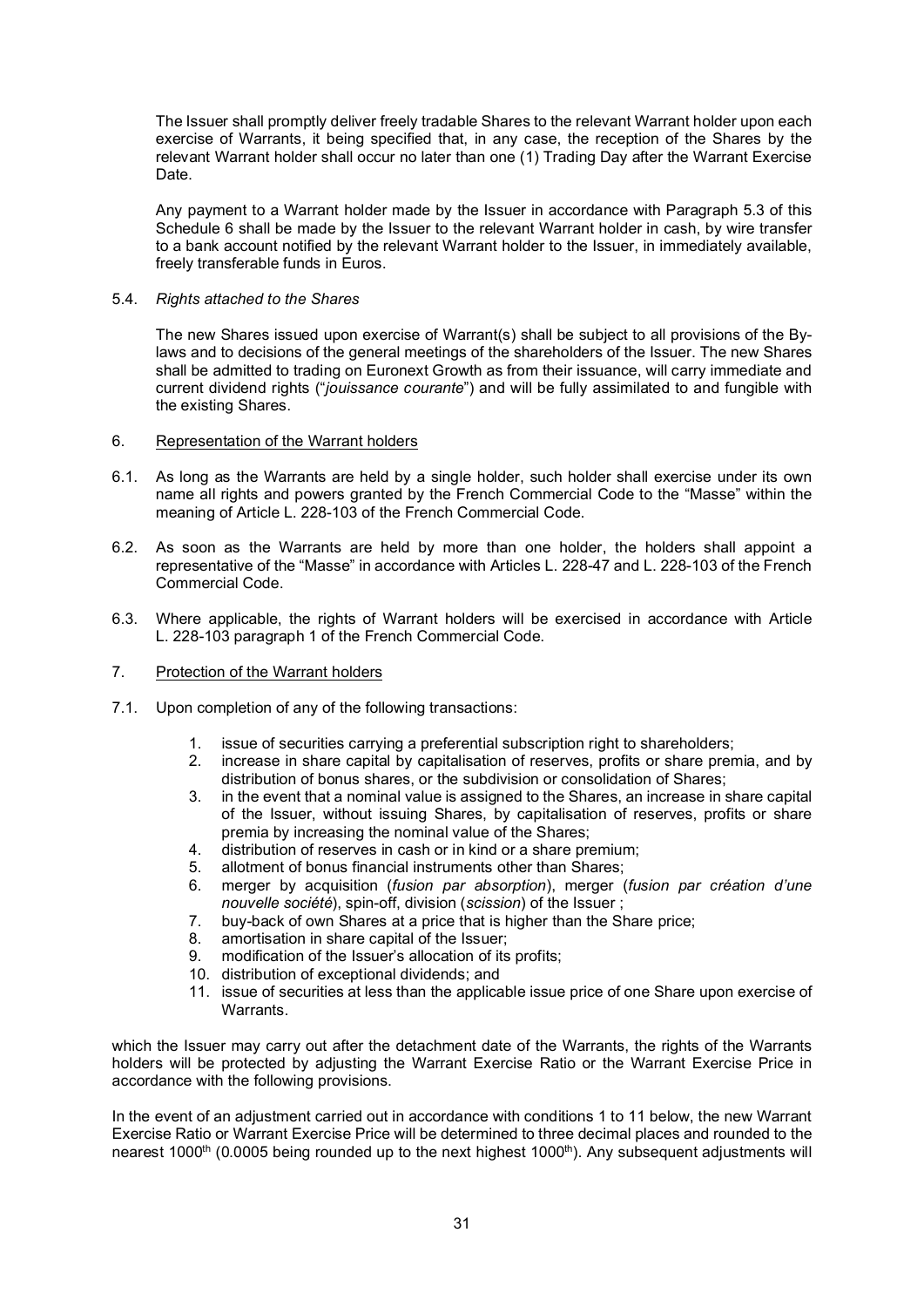be carried out on the basis of such newly calculated and rounded Warrant Exercise Ratio or Warrant Exercise Price. However, the Warrants can only result in the delivery of a whole number of Shares.

The Issuer shall immediately update the follow-up table on its website to reflect the adjusted Warrant Exercise Ratio or Warrant Exercise Price.

In the event two or several adjustment cases apply, only the adjustment case which is the most favourable to the Warrant holder shall apply.

1. In the event of a financial transaction conferring a preferential subscription right to existing shareholders, the new Warrant Exercise Ratio will be determined by multiplying the Warrant Exercise Ratio in effect prior to the relevant transaction by the following formula:

share value ex-subscription right plus the value of the subscription right

share value ex-subscription right

For the purposes of calculating this formula, the values of the Share ex-subscription right and of the subscription right will be determined on the basis of the average of the closing prices of the Shares on Euronext Growth (as reported by Bloomberg) falling in the subscription period during which the Shares and the subscription rights are listed simultaneously.

2. In the event of an increase in share capital of the Issuer by capitalisation of reserves, profits or share premia and by distribution of bonus shares, or by the subdivision (split) or consolidation (reverse split) of Shares, the new Warrant Exercise Ratio will be determined by multiplying the Warrant Exercise Ratio in effect prior to the relevant transaction by the following formula:

Number of Shares after the transaction

 Number of Shares existing before the transaction

3. In the event of an increase in share capital of the Issuer without Shares being issued by means of a capitalisation of reserves, profits or share premia performed by increasing the nominal value of the Shares, the nominal value of the Shares which may be delivered to the Warrants holders upon exercise of their Warrants will be increased accordingly.

4. In the event of the distribution by the Issuer of reserves in cash or in kind or a share premium, the new Warrant Exercise Ratio will be determined by multiplying the Warrant Exercise Ratio in effect prior to the relevant transaction by the following formula:

1

 $1 -$ 

Amount of the distribution per Share

Value of the share before distribution

For the purposes of calculating this formula, the value of the Shares before distribution will be determined on the basis of the weighted average of the prices on Euronext Growth over the last three (3) Trading Days before the distribution.

5. In the event of an allotment of bonus financial instruments other than Shares of the Issuer, the new Warrant Exercise Ratio will be determined as follows: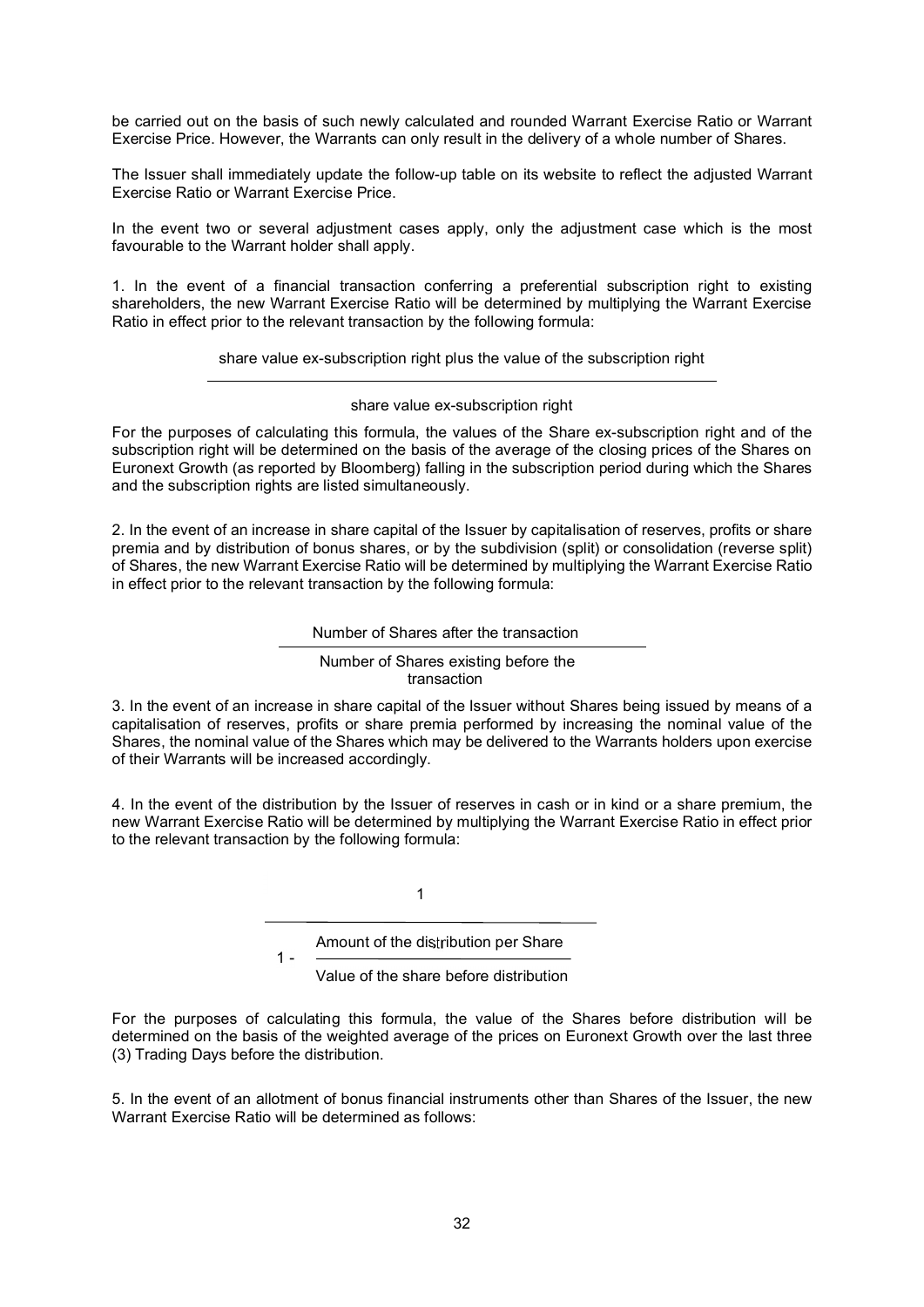• If the right to receive financial instruments is listed on Euronext Growth, the new Warrant Exercise Ratio will be determined by multiplying the Warrant Exercise Ratio in effect prior to the relevant transaction by the following formula:

Price of the right to receive financial instruments

 $1 +$ 

Share price ex-right

For the purposes of calculating this formula, the prices of the Shares ex-right and of the rights to receive financial instruments will be determined on the basis of the weighted average of the prices on Euronext Growth over the first three (3) Trading Days as from the detachment of the financial instruments.

• If the right to receive financial instruments is not listed on Euronext Growth, the new Warrant Exercise Ratio will be determined by multiplying the Warrant Exercise Ratio in effect prior to the relevant transaction by the following formula:

> Value of the financial instruments allocated to each shares  $1 +$ Share price ex-right

For the purposes of calculating this formula, the price of the Shares ex-right and the value of the financial instruments will be determined on the basis of the weighted average of the prices on Euronext Growth over the first three (3) Trading Days as from the detachment of the financial instruments.

If the financial instruments allocated are not listed on Euronext Growth, their value shall be evaluated in an independent expert's certificate. This certificate shall be produced by an expert of international repute appointed by the Issuer, whose opinion shall not be subject to appeal.

6. In the event of merger by acquisition (fusion par absorption) of the Issuer by another company or of merger of the Issuer with one or more other companies to create a new company (fusion par création d'une nouvelle société), or in the event of a division (scission) or spin-off of the Issuer, the Warrants may be exercised into shares of the acquiring or new company or the companies resulting from any division or spin-off.

The new Warrant Exercise Ratio shall be determined by adjusting the Warrant Exercise Ratio in effect before such event by the exchange ratio of the Issuer's Shares against the shares of the acquiring or new company or companies resulting from any division or spin-off. These companies shall be substituted to the Issuer in order to apply the above adjustment, the purpose being to maintain, where applicable, the rights of the Warrants holders in the event of financial or securities transactions, and, generally to ensure that the rights of the Warrants holders are guaranteed under the legal, regulatory and contractual conditions.

7. In the event that the Issuer makes an offer to the shareholders to buy-back its own Shares at a price that is higher than the Share price, the new Warrant Exercise Ratio will be determined by multiplying the Warrant Exercise Ratio in effect by the following formula calculated to the nearest 100<sup>th</sup> of a Share:

> Share value + pc% x (buy-back price – Share value)

> > Share value

For the purposes of calculating this formula:

"Share value" (i) means the average of at least ten (10) consecutive closing prices of the Shares on Euronext Growth chosen from the twenty (20) consecutive closing prices of the Shares on Euronext Growth preceding the buy-back (or the buy-back offer).

"Pc%" means the percentage of the share capital of the Issuer that has been bought back.

"Buy-back price" means the effective price of the Shares bought-back (which is by definition higher than the Share value).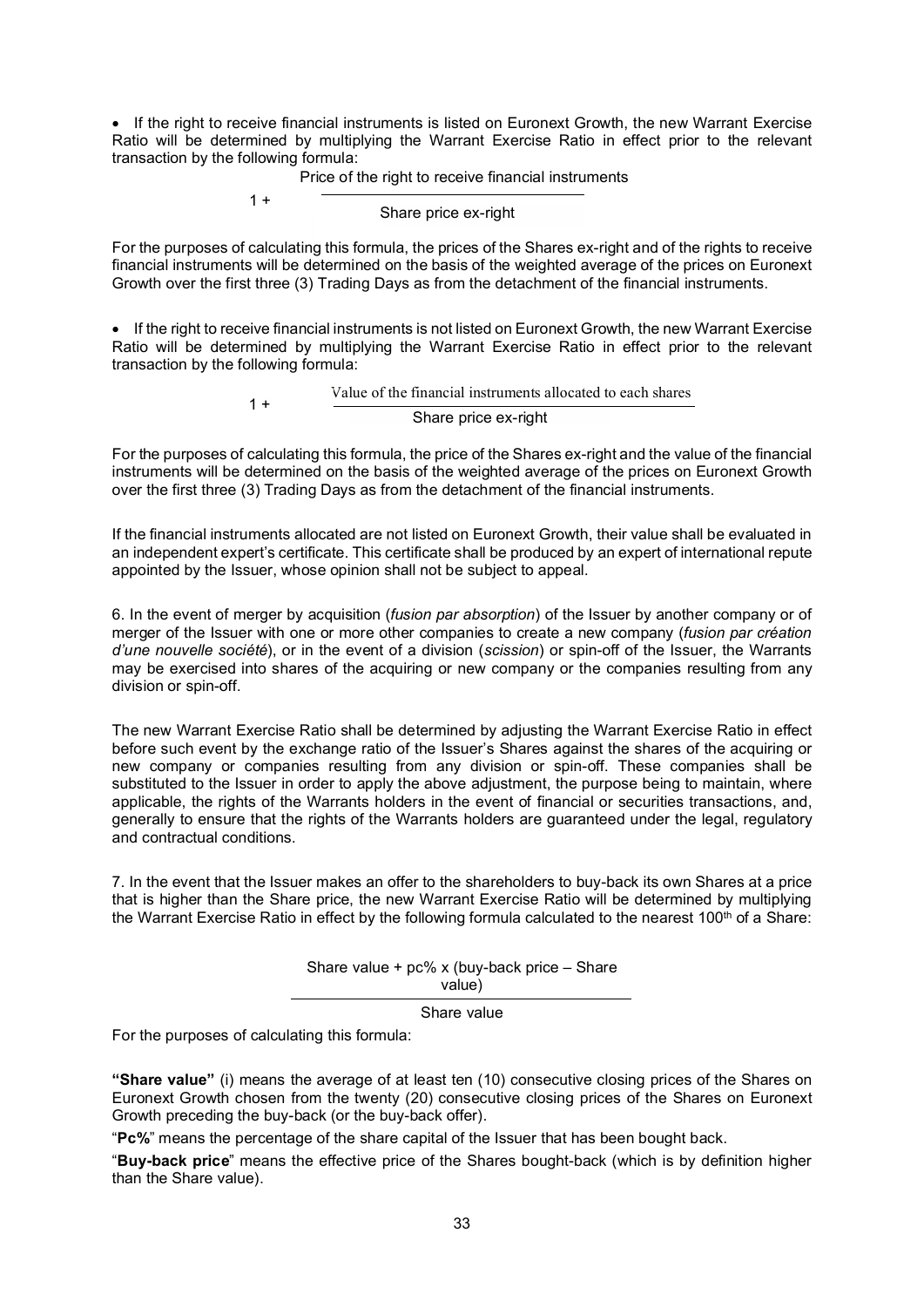8. In the event of an amortisation in share capital of the Issuer, the new Warrant Exercise Ratio will be determined by multiplying the Warrant Exercise Ratio in effect prior to the relevant transaction by the following formula:

> 1 1 - Amount of amortisation per share

> > Value of the share before amortisation

For the purposes of calculating this formula, the value of the Share before the amortisation will be determined on the basis of the Daily VWAP of the Share on Euronext Growth over the last three (3) Trading Days immediately prior to the date of the amortisation.

9. In the event of the modification by the Issuer of the allocation of its profits as a result of the issue of preference shares, the new Warrant Exercise Ratio will be determined by multiplying the Warrant Exercise Ratio in effect prior to the preference share issue date by the following formula:

1

Reduction of the profit right per Share

 $1 -$ 

Value of the share before modification

For the purposes of calculating this formula, the Share price before the modification of the allocation of profits will be determined on the basis of the Daily VWAP on Euronext Growth over the last three (3) Trading Days immediately prior to the date of the modification.

10. An exceptional dividend is deemed to have been paid if, taking into account all the Issuer's dividends per share paid in cash or in kind (before any withholding tax and excluding tax credits) since the start of a single year, the Yield per Share (as defined below) is greater than 2%, given that any dividends or parts of dividends resulting in an adjustment of the Warrant Exercise Ratio, in accordance with points 1 to 9 of this Paragraph 7.1, shall not be taken into account to determine the existence of an exceptional dividend or to determine the Yield per Share.

In the event of the distribution of an exceptional dividend, the new Warrant Exercise Ratio shall be determined by multiplying the Warrant Exercise Ratio in effect prior to the relevant transaction by the following formula:

1 + Yield per Share – 2%

In the event of payment of a dividend by the Issuer in cash or in kind (before any withholding tax and excluding tax credit) between the payment date of the Trigger Dividend (as defined below) and the end of the same financial period (an "Additional Dividend"), the Warrant Exercise Ratio shall be adjusted. The new Warrant Exercise Ratio shall be equal to the product of the Warrant Exercise Ratio in force before the start of the transaction under consideration times the factor of:

1 + Yield per Share for the Additional Dividend

For the purposes of this Paragraph 7.1, point 10:

"Trigger Dividend" shall mean the dividend from which the Yield per Share exceeds 2%;